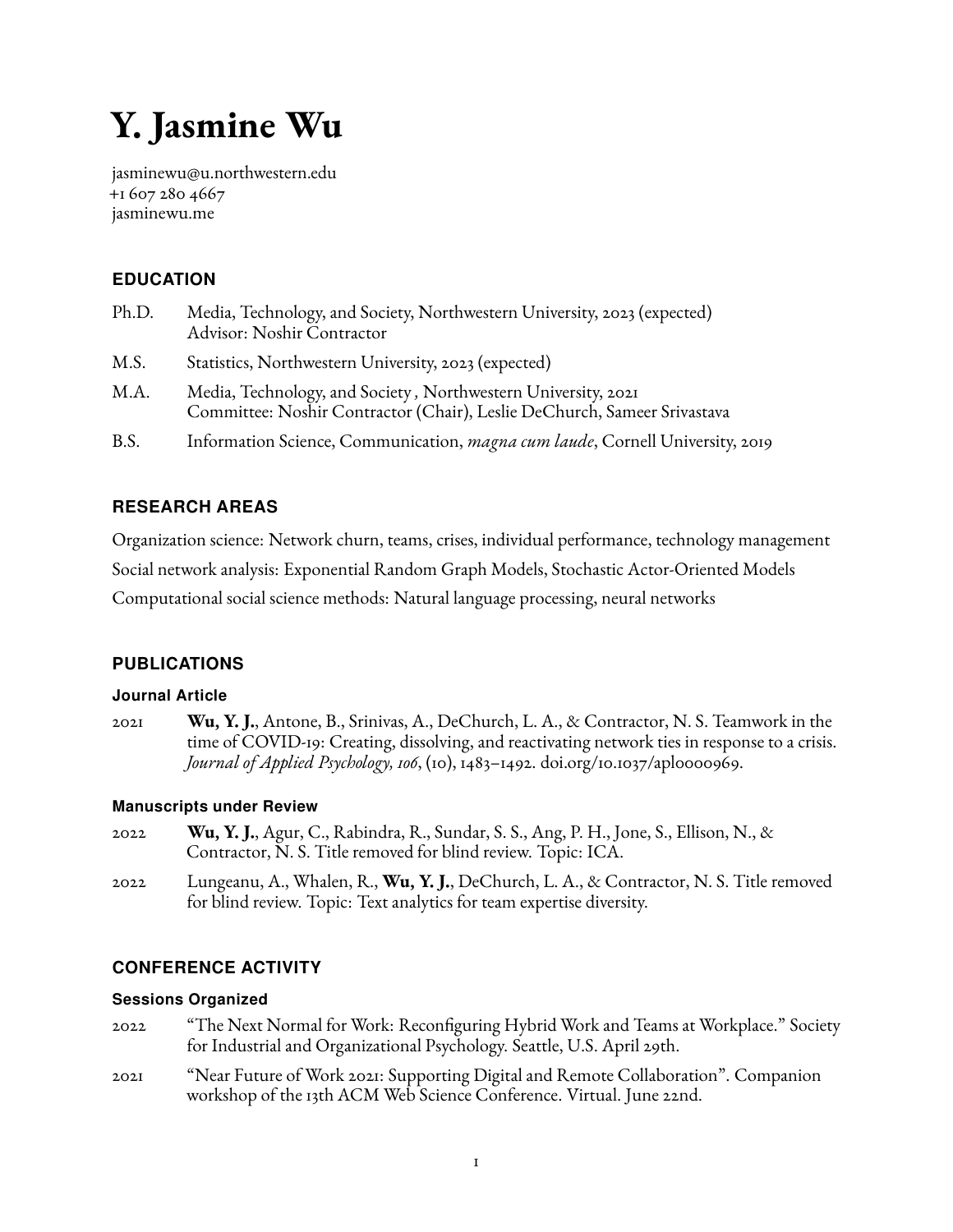#### **Conference Presentations**[1](#page-0-0)

- 2022 **Wu, Y. J.**, Antone, B., DeChurch, L. A., & Contractor, N. S. How does hybrid work work? Effects of perceptions of technology on advice tie dissolution in the transition to hybrid work. *To be presented at the 8th International Conference of Computational Social Science (IC2S2)*, Chicago, IL.
- 2022 **Wu, Y. J.**, Gao, B., DeChurch, L. A., & Contractor, N. S. What fosters trust? Effect of perceived proximity and serendipitous encounters on trust network during hybrid work. *To be presented at the Sunbelt Conference of the International Network for Social Network Analysis (INSNA)*, Cairns, Australia.
- 2022 Zhu, M., **Wu, Y. J.**, Lin, L., DeChurch, L. A., & Contractor, N. S. Reimagining relational inertia: The dynamics of communication patterns in response to an exogenous crisis. *Presented at the 72nd Annual Conference of the International Communication Association (ICA)*, Paris, France.
- 2022 **Wu, Y. J.**, Agur, C., Rabindra, R., Sundar, S. S., Ang, P. H., Jone, S., Ellison, N., & Contractor, N. S. (2022, May). One association, many networks: ICA, membership, and identity in the field of communication. *Presented at the 72nd Annual Conference of the International Communication Association (ICA)*, Paris, France.
- 2021 **Wu, Y. J.**, Zhu, M., DeChurch, L. A., & Contractor, N. S. Stepping into the next normal: Network broadening and deepening in an organization during a crisis *Presented at the 34th Annual Organizational Communication Mini Conference (OCMC)*.
- 2021 **Wu, Y. J.**, Srinivas, A.\*, Antone, B., DeChurch, L. A., & Contractor, N. S. Social network churn within and between teams in times of COVID-19. *Presented at the Third North American Social Networks Conference (NASN)*.
- 2020 Antone, B., **Wu, Y. J.**, Chan, C., Li, H., Xu, Y., Lane, J. N., DeChurch, L. A., Leonardi, P. M., & Contractor, N. S. Teaming in the time of Covid: Reconfiguration of workplace communication networks. *Presented at the Institute for Operations Research and the Management Sciences (INFORMS) Annual Meeting.*
- 2020 **Wu, Y. J.**, Antone, B., Chan, C., DeChurch, L. A., & Contractor, N. S. Status difference and network mobilization in organizations in times of COVID-19. *Poster presented at the Organizational Communication Mini-Conference (OCMC)*.
- 2020 Lungeanu, A., Whalen, R., *Wu, Y. J.*, DeChurch, L. A., & Contractor, N. S. Text and network: Mapping changes in the expertise diversity of patent teams. *Presented at the Virtual Sunbelt Conference of the International Network for Social Network Analysis (INSNA)*.
- 2020 Lungeanu, A., Whalen, R., *Wu, Y. J.*, DeChurch, L. A., & Contractor, N. S. Mapping changes in the expertise diversity of patent teams over the past four decades. *Presented at the 11th Annual International Science of Team Science (SciTS) Virtual Conference*.
- 2020 **Wu, Y. J.** Leveraging co-authorship network to understand research performance in Communication. *Paper presented at the 70th Annual Conference of the International Communication Association (ICA)*, virtual. **Top Student Paper Award**, Communication and Technology Division.
- 2019 **Wu, Y. J.**, Chan, C., Jin, C, McLeod, P., & Williams, M. Effects of avatar gender on negotiation in an immersive virtual environment. *Paper presented at the 105th Annual Conference of the National Communication Association (NCA)*, Baltimore, MD. **Top Student**

<sup>&</sup>lt;sup>1</sup>Presenting author *italicized* if other than first author. \* indicates supervised mentee.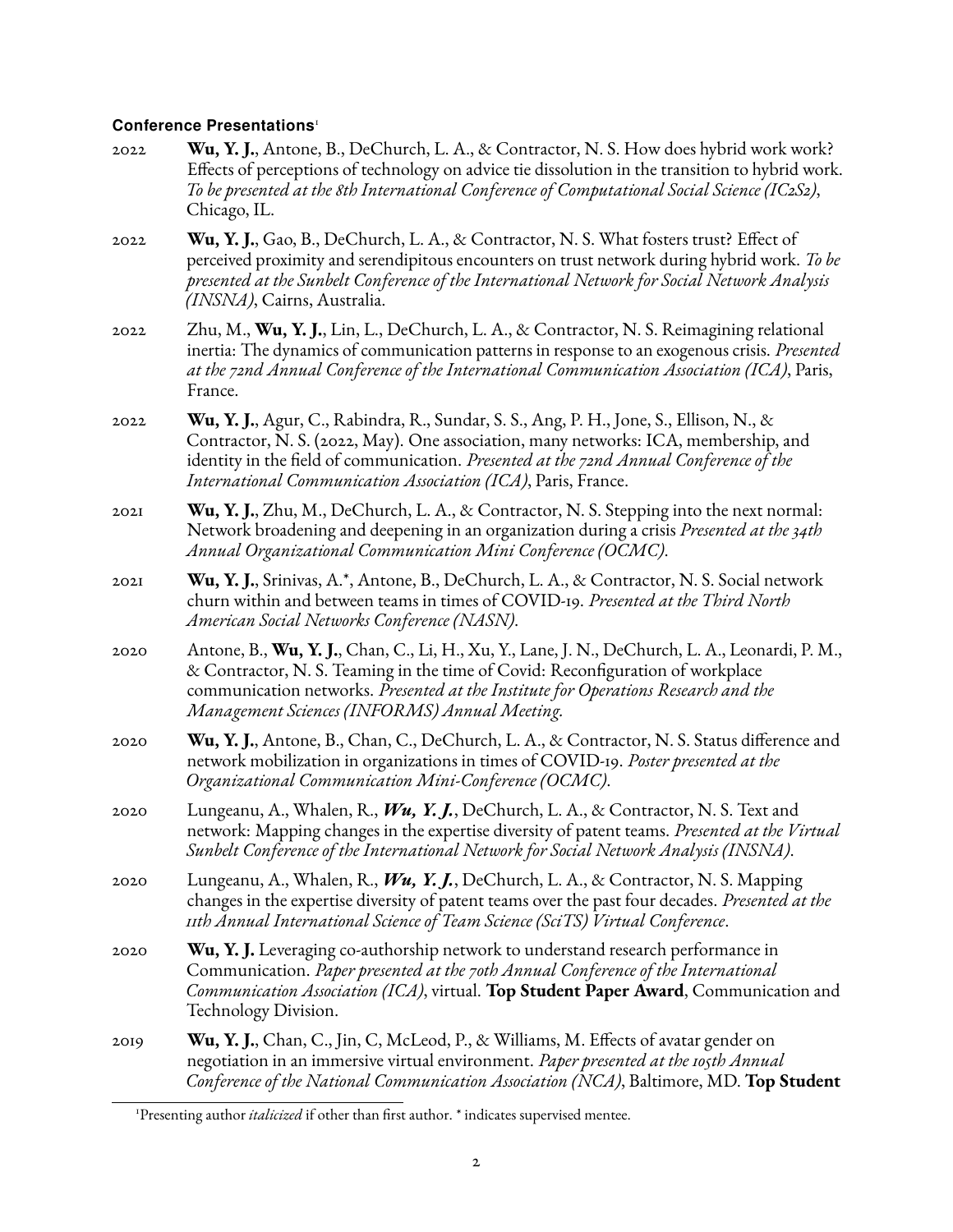**Paper Award**, Group Communication Division.

2018 **Wu, Y. J.**, Chan, C., Jin, C, McLeod, P., & Williams, M. Extended Abstract: Effects of avatar gender on negotiation strategy and outcomes in an immersive virtual environment. *Presented at the 68th Annual Conference of the International Communication Association (ICA)*, Prague, Czech Republic.

## **GRANTS AND AWARDS**

## **Awards and Honors**

| 2022 | INSNA Student Travel Award |
|------|----------------------------|
| 2022 | SIOP Student Travel Award  |

- 2020 Top Student Paper Award, Communication and Technology Division, International Communication Association
- 2019 Top Student Paper Award, Group Communication Division, National Communication Association
- 2019 Anson H. Rowe Award, Cornell University

## **Grants and Fellowships**

- 2019, 22 MTS Conference Travel Grant
- 2019, 22 Northwestern University The Graduate School Travel Grant
- 2019, 22 Department of Communication Studies Travel Grant
- 2018 Undergraduate Summer Research Grant
- 2018 Ann S. and Robert R. Morley Student Research Fund

# **OTHER RESEARCH EXPERIENCES**

- 2016-19 Group and Interpersonal Communication Lab, Cornell University. PI: Poppy McLeod
- 2017-19 Virtual Embodiment Lab, Cornell University. PI: Andrea Won
- 2018 Social Dynamics Lab, Cornell University. PI: Michael Macy
- 2018 Virtual Human Interaction Lab, Stanford University. PI: Jeremy Bailenson

# **TEACHING**[2](#page-0-0)

# **Northwestern University**

COMM\_ST 295: Social Capital and Networks. Spring 2022.

COMM\_ST 159: Computing Everywhere. Winter 2022.

IEMS 441/MTS 525\*: Social Network Analysis. Instructor: Noshir Contractor. Fall 2021.

<sup>&</sup>lt;sup>2</sup> \* indicates teaching assistant.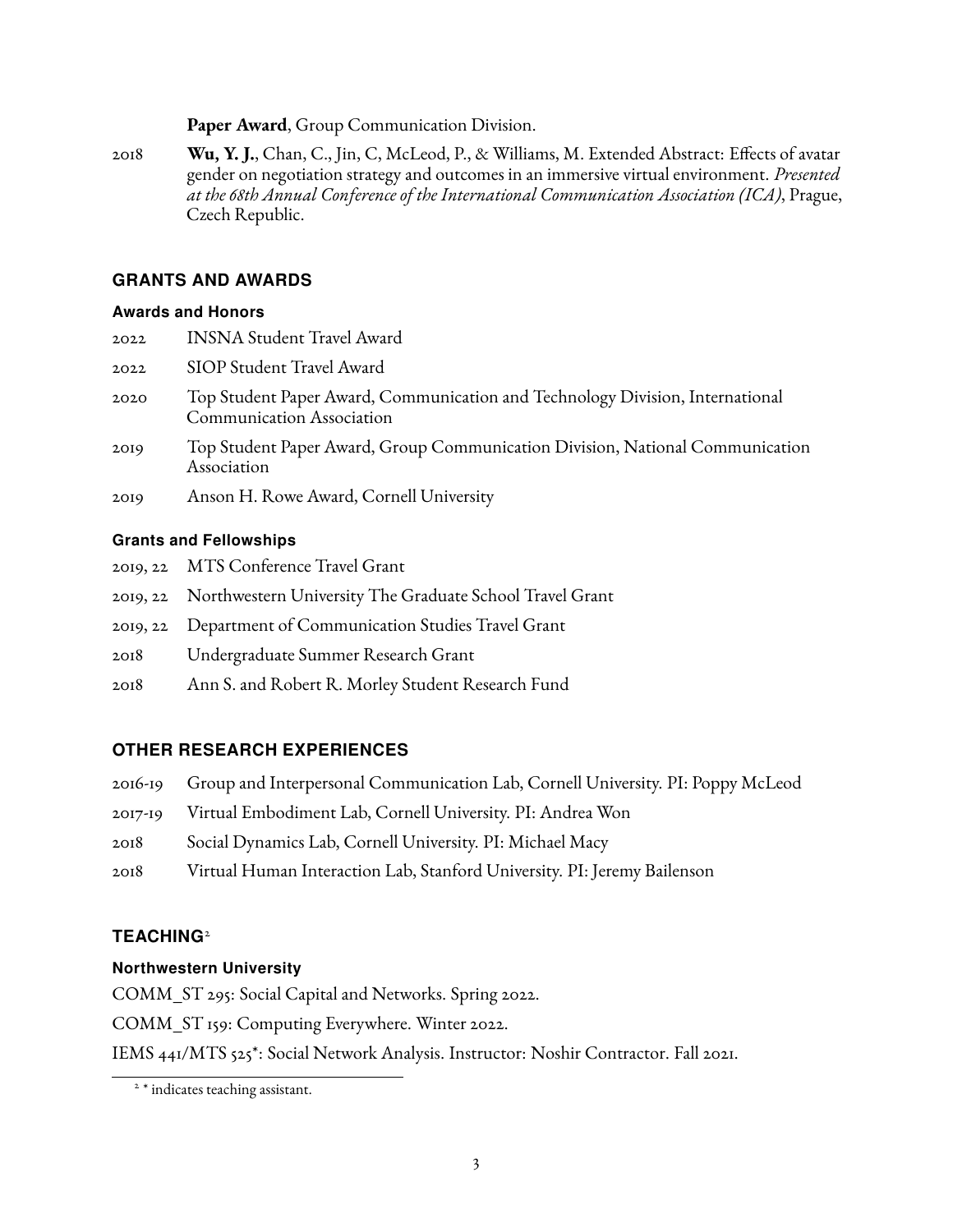MSC 492\*. Understanding & Leveraging Organizational Social Networks. Instructor: Noshir Contractor. Spring 2020, 2021.

IEMS 341/COMM\_ST 352\*: Social Network Analysis. Instructor: Noshir Contractor. Spring 2021.

IEMS 341/COMM\_ST 352/COMP\_SCI 396\*: Social Network Analysis. Instructor: Noshir Contractor. Winter 2022.

## **Northwestern Kellogg School of Management**

Kellogg Foundations Program\*. "Leveraging and Learning from Networks." Instructor: Noshir Contractor. May 18, 2022.

#### **Cornell University**

PSYCH 2580/HD 2580/ILRLR 2580/SOC 2580\*: Six Pretty Good Books: Explorations in Social Science. Instructors: Michael Macy & Stephen Ceci. Fall 2018.

COMM 2820\*: Research Methods in Communication. Instructor: Natalie Bazarova. Fall 2017.

ECOM 2040/SOC 2090/CS 2850/INFO SCI 2040\*: Networks. Instructors: Jon Kleinberg & David Easley. Fall 2017.

#### **HEC Paris**

Executive MBA Shift Major Reinventing organizations in a "post"-covid world: Managing and Motivating remote, multicultural, diverse, and artificially augmented organizations\*. "Understanding and Enabling Teamwork Using People Analytics." Instructor: Noshir Contractor. Jan 25, 2022.

#### **University of Science and Technology of China**

COMM6411P\*: Social Network Analysis. Instructor: Noshir Contractor. Spring 2022.

## **MENTORING**

## **Master Students**

Yun Teng. Master of Science in Computer Science, Northwestern U. 2021-2022 Ziyue Xu. Master of Science in Analytics, Northwestern U. 2021

## **Undergraduate Students**

Jessica Cheng. Communication Studies & Computer Science & Economics, Northwestern U. 2022

Derex Wangmang. Computer Science, Northwestern U. 2022

Yining Huang. Computer Science & Statistics, Northwestern University. 2021-2022

Bill Gao. Mathematical Methods in the Social Sciences & Economics, Northwestern U. 2021-2022

Rohil Bahl. Computer Science, Northwestern U. 2021

Ahan Sahu. Industrial Enginnering and Management Science, Northwestern U. 2021

Arshya Srinivas. Industrial Engineering and Management Science, Northwestern U. 2020

## **High School Student**

Nikola Bilaver. Jones College Prep High School. 2020